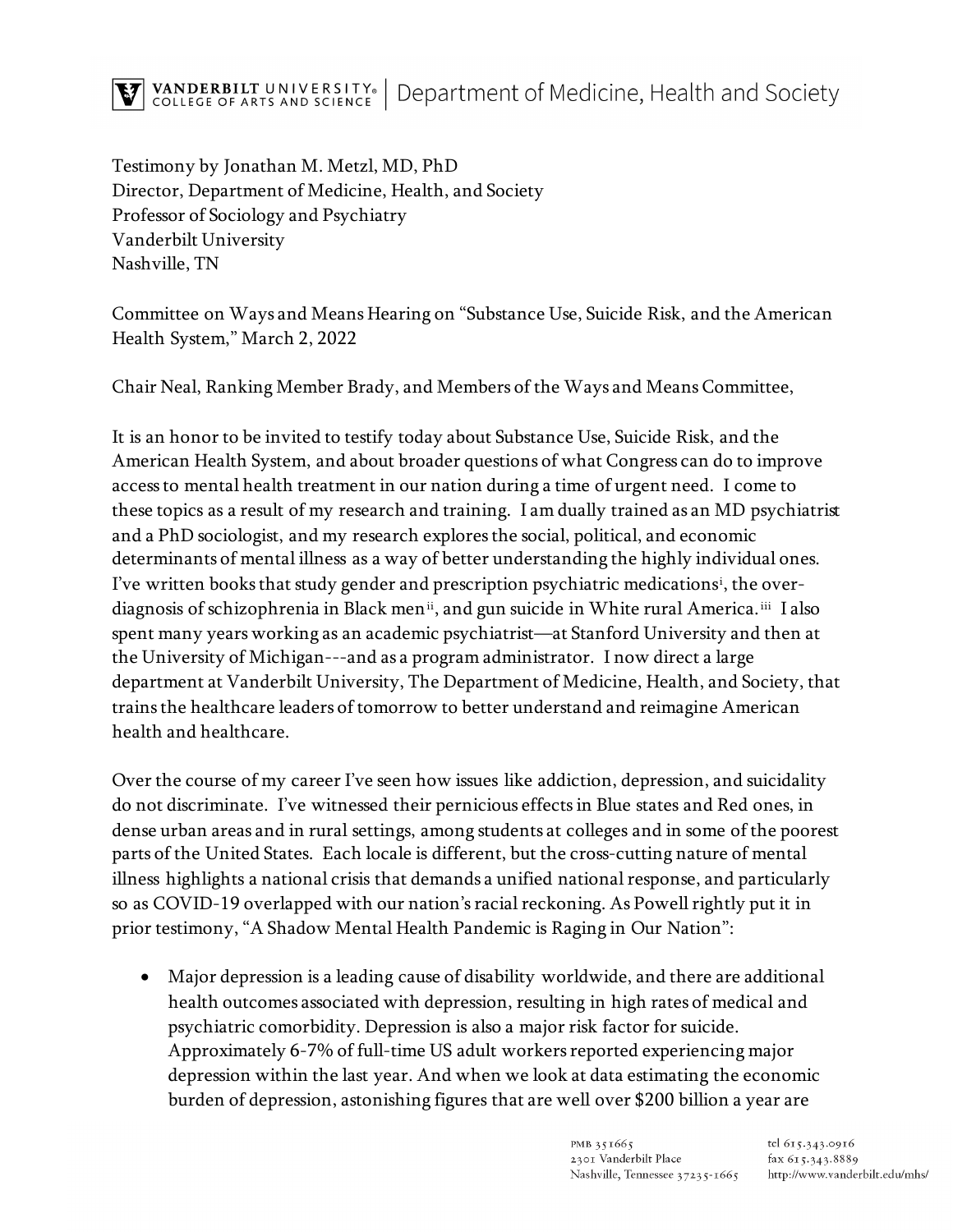cited. These estimates are largely from 2010. Undoubtedly, we will observe increases in the economic cost of untreated depression in our nation when the proverbial COVID-19 smoke disappears. And the economic costs pale in comparison to the socioemotional costs to our families and communities when those we love find themselves standing at an emotional cliff and see suicide as the only way to end mental health suffering…Coincident with upticks in adult suicides are rises in other, so-called "deaths of despair" like substance use, misuse, and addiction. Admittedly, deaths of despair were already outpacing other serious chronic conditions (e.g., lung cancer) and unintentional injuries (e.g., car crashes) in 2017. However, in comparison, many more Americans appear to be self-medicating their ways right now through pandemic fatigue.[iv](#page-9-3)

My research as an interdisciplinary scholar and administrator who joins psychiatry and social science informs the key points I wish to make before you today:

1. **There is no magic cure**. As a psychiatrist it is my deepest wish that I and others in my field might identify some core finding based in genetics or biology that singularly explains depression, suicidality, addiction, and other conditions, and then prescribes a magic treatment. Mental health expertise has come a very long way over the past decades, in no small part as a direct result of the opportunities provided by government funding. The therapies we offer become ever-more advanced and effective, and should be supported—as should access to mental health treatment more broadly.

But it becomes ever-increasingly clear that mental illness does not have a single determining cause and is instead the result of intersecting stressors and variables linked to biology, de[v](#page-9-4)elopment, environment, society, economy, history, and other confounders.<sup>v</sup> Suicide is often linked to mental illness, but it can also be an impulsive act in response to an overwhelming stressor attempted by persons with no history of psychiatric diagnosis or treatment.<sup>vi</sup> Substance use can descend into addiction because of external triggers as much as because of a person's biological or genetic predisposition. As such, much current research highlights the importance of understanding mental illness in the context of larger social structures and systems, and of creating healthy environments and mental-health-informed infrastructures as a way of supporting healthy minds, in addition to providing evidencesupported treatments like therapy and medication.

2. The pandemic is a stress accelerator on a historic scale. Perhaps before the pandemic, many of us could allow the fantasy that persons with depression or addiction represented distinct diagnosable categories given to a group of people who were "mentally ill" –and that these DSM diagnoses separated "them" from "us." But the pandemic, and our fractured national response to it, highlights how mental wellness and mental illness represent points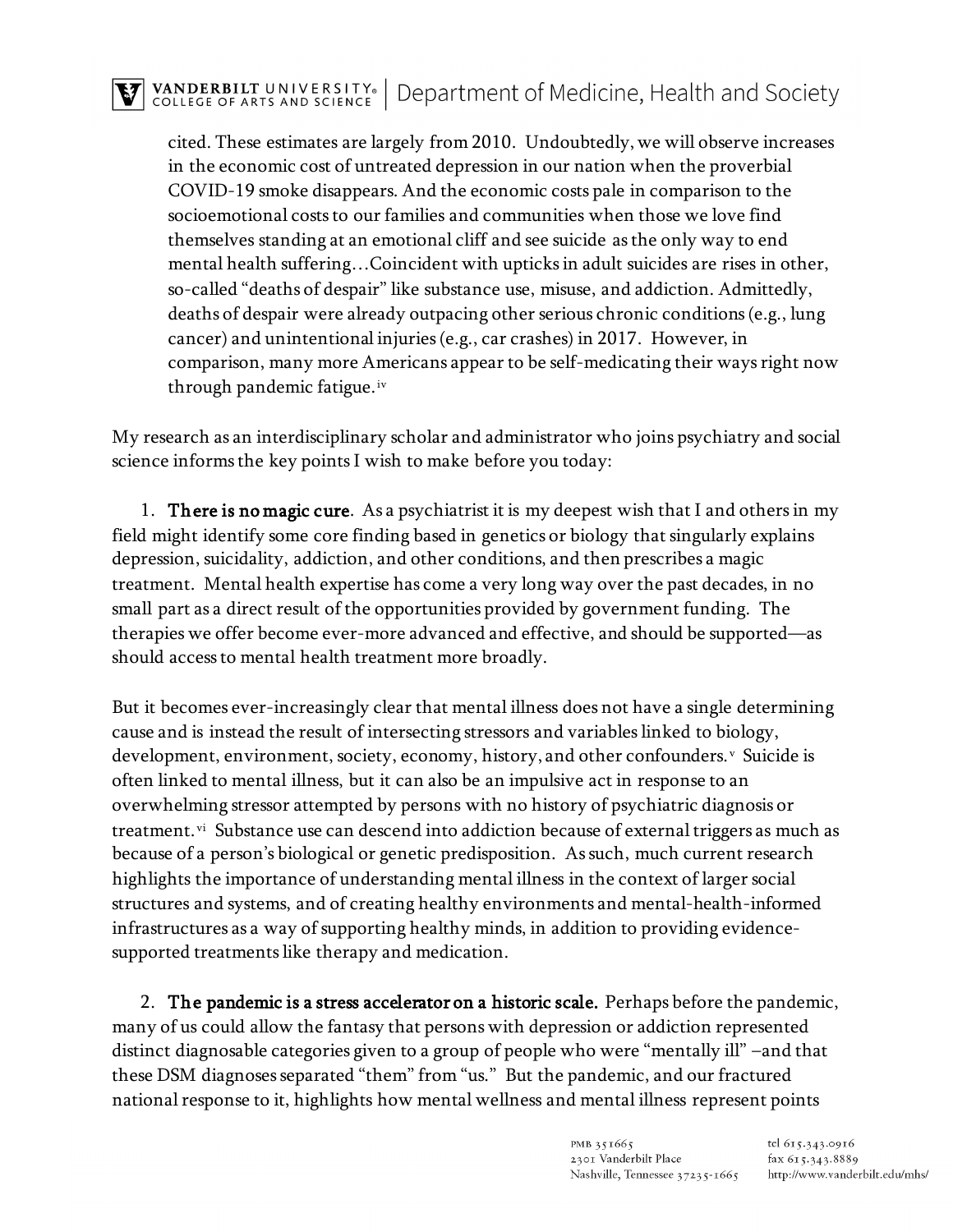## TRANDERBILT UNIVERSITY® | Department of Medicine, Health and Society

along the human continuum. In part, that's because the pandemic exacerbated many of the very stressors that lead to mental illness (see below). More broadly, the specific nature of COVID-19 transmission and infection led to profound social division and isolation. No matter a person's position regarding masks, vaccines, or other public health measures, the nature of the virus itself changed social interaction, and led to fear, isolation and mistrust – in as much as talking to another person suddenly became laden with risk. The air we share itself became a pathogen, and everyone who breathed was vulnerable. Within that complex and once unimaginable world, we collectively and individually asked, whose air do you trust? What is the best way to protect myself and my family? What will be the impact on socializing, schooling, work, and other pillars of human development and interaction? What knowledge do we respect, and what forms of expertise do we reject? As a society, we have not fully reckoned with the effects of these complex questions and their implications in communal, honest, and productive ways.

3. The pandemic highlighted and exacerbated structural inequities that underlie mental illness. COVID seemed an equalizer. No one was safe until everyone was safe. Infection anywhere was a threat to people everywhere. Yet it quickly became clear that the pandemic exacerbated long standing health disparities and inequities. As the virus traveled through towns and communities, illness and death mapped onto existing, mutually reinforcing systems of discriminatory housing, education, employment, earnings, health care, and criminal justice. Paths of COVID suffering and loss illuminated centuries of support systems that America did not build, investments it did not make, opportunities it did not allow. As but one example, it was quickly evident that early rates of COVID death in many communities mapped onto socioeconomic neighborhoods, leaving populations with higherincome and wealth relatively unscathed while decimating populations with low income and wealth. As such, though we were all vulnerable to COVID-19 by nature of being human, different communities experienced risk, anxiety, and susceptibility in different ways. Overt and implicit racism and xenophobia also played out in ways that shaped rates for mental illness. For instance, Asian-Americans experienced an 18.7% higher prevalence of depression symptoms during the pandemic than they did before. So too did economic insecurity: persons with lower incomes were 2.4 times more likely than their peers to report depression symptoms during the pandemic, while those with less than \$5,000 in savings were 1.5 more likely, and those with higher numbers of stressors were 3.1 times more likely. [vii](#page-9-6)

4. The pandemic and our response to it also propagated specific risk factors for depression, addiction, and suicide. Economic inequity rose in many locales. The rich got richer—a report by the Swiss bank UBS found, the world's billionaires' wealth soared to upward of ten trillion dollars during the pandemic vill - while persons of lower means were cast into what Thrasher calls a "viral underclass," a state defined by precariousness and instability.<sup>ix</sup> The pandemic also highlighted the effects of what Pirtle calls racial capitalism, a

> PMB 351665 2301 Vanderbilt Place Nashville, Tennessee 37235-1665

tel 615.343.0916 fax 615.343.8889 http://www.vanderbilt.edu/mhs/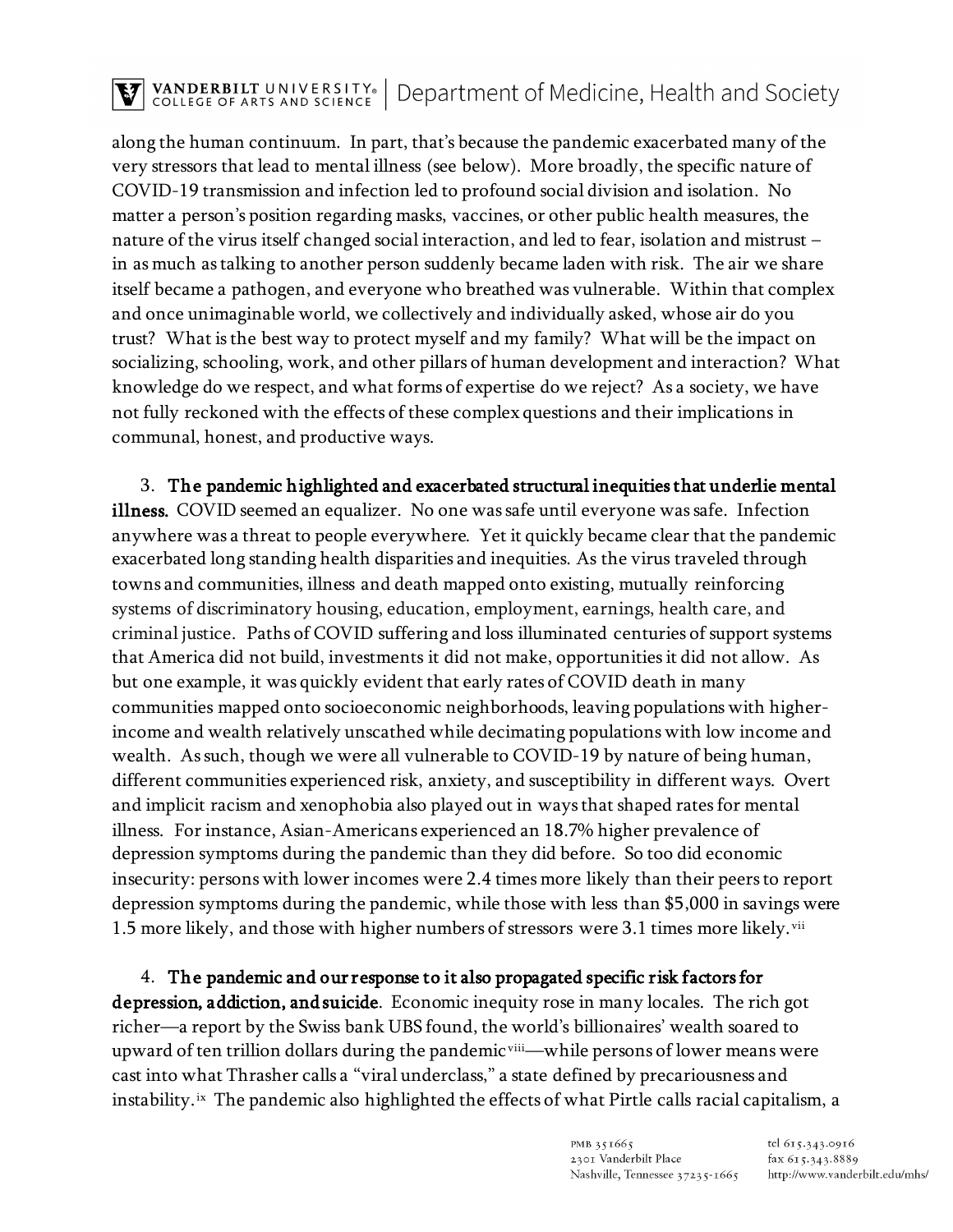## TRANDERBILT UNIVERSITY® | Department of Medicine, Health and Society

system that constructs the harmful social conditions that fundamentally shape biologies, diseases, and pandemic patterns.<sup>x</sup> Meanwhile, in a time of extreme isolation, many people drank alone rather than in social settings. While drinking alone isn't necessarily bad if done responsibly, many people may drink alone because of alcohol addiction, and doing so can lead to an impaired ability to stop or control alcohol intake.<sup>[xi](#page-9-10)</sup> So too, the availability of a firearm during a moment of crisis is a key risk factor for gun suicide. Early in the pandemic, sales of civilian owned semi-automatic weapons surged by 800% in some locales. While the vast majority of guns are never fired, the surge in gun sales meant many more guns in many more homes—including homes with little history of gun ownership or training, uneven risk assessment, and again in a moment of higher personal and interpersonal stress.  $\dot{x}$  These are but a few examples of the perfect storm of heightened tension and risk that help explain current trends and should help frame our response to them.

5. Interdisciplinary frameworks for addressing mental health in moments such as the one in which we now find ourselves emphasize the importance of communal infrastructure for mental and biological wellbeing. We've learned, time and again, that rates of mental illness rise during and after largescale traumatic events(i.e., depression rates more than doubled after the Sep 11, 2001, terrorist attacks<sup>xiii</sup>). The pandemic represents an even greater risk to mental health because of its ongoing nature, and because symptoms of COVID infection can themselves be long-lasting.

Research suggests that, beyond access to individual treatment, societies that respond to moments of peril by building social cohesion and communal infrastructure—bolstering actual support along with the notion that "we're all in this together"—come out ahead in the long run. Sen describes "better societies" that can emerge from moments of crisis—ones in which moments of peril spark appreciation of shared humanity and renewed drive toward building shared and mutually beneficial infrastructures that persist well after the crisis has subsided. He highlights the importance of expanding access to healthcare and information, and addressing food an economic insecurity, to building health as well as national unity. [xiv](#page-9-13)

Ettman and colleagues link the prevalence of depression during the pandemic with economic insecurity—after adjusting for all other demographics, the researchers found that, during COVID, someone with less than \$5,000 in savings was 50% more likely to have depression symptoms than someone with more than \$5,000. The analysis found that persons who were already at risk before COVID-19, with fewer social and economic resources, were more likely to report probable depression. "We would hope that these findings promote creating a society where a robust safety net exists, where people have fair wages, where equitable policies and practices exist, and where families can not only live on their income but can also save money towards the future," Ettman argues. [xv](#page-9-14) [xvi](#page-9-15)

> PMB 351665 2301 Vanderbilt Place Nashville, Tennessee 37235-1665

tel 615.343.0916 fax 615.343.8889 http://www.vanderbilt.edu/mhs/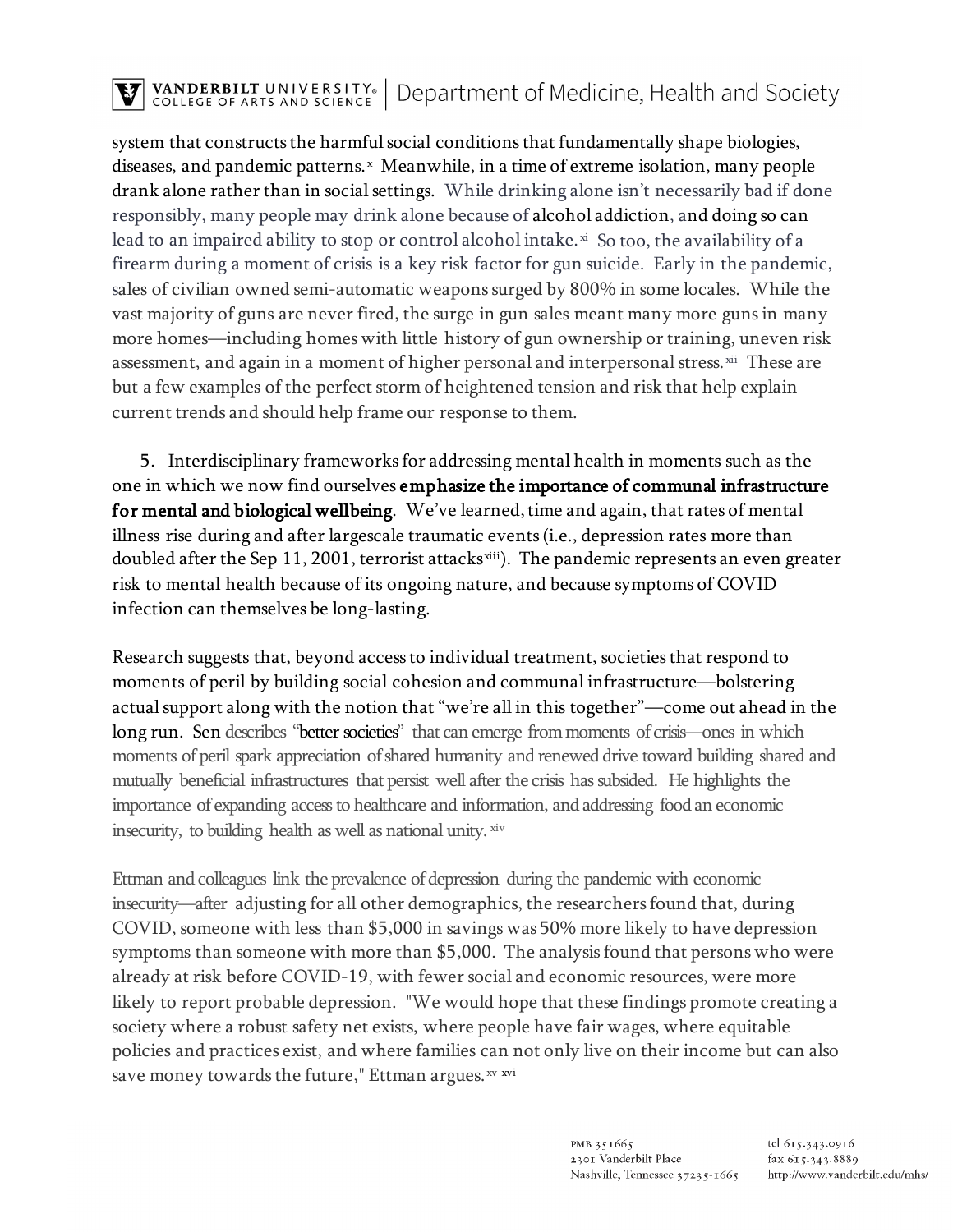# TRANDERBILT UNIVERSITY® | Department of Medicine, Health and Society

Jewett and colleagues, as well as other scholars, detail the importance of social cohesion for pandemic response. Social cohesion refers to the degree of social connectedness and solidarity between different community groups within a society, as well as the level of trust and connectedness between individuals and across community groups. It exists on multiple levels of organization, from the household level through international relations, all of which are intertwined and interact with one another. The relationships among individuals and communities and their local, regional, and national levels of government are affected by social cohesion. In their analysis,

Government funding and programs are often forced to respond to priorities that are shared across entire nations or large geographies at the expense of addressing the needs of vulnerable and marginalized groups. The gap between the needs of local municipalities and the responses and actions of government during a disaster can often drive public mistrust, especially in communities without strong social cohesion and community resilience. Community engagement and strong social networks are instrumental for identifying priorities and solutions that are more likely to be appropriate, lasting, and supported by the affected community.<sup>1</sup> Moreover, enabling civic participation allows communities to generate the financial and human capital to identify and prioritize their own goals, which can sometimes be beyond the scope of government intervention.

Makardis and Wu similarly emphasize the importance of "social capital" (community attachment, social trust, family bond, and security). Their research analyzes the heath effects of features of social organization, such as networks, norms, and trust, that facilitate coordination and cooperation for mutual benefit, as defined by Putnam. In communities with large reserves of social capital, people trust their institutions and their neighbors. These communities with high amounts of interconnectedness and communal trust experienced less severe coronavirus outbreaks. Conversely, in places with low social capital, people tend to be distrustful of the government, which can create a type of vicious cycle: Lack of compliance with public health directives led to more severe outbreaks, which causes trust in government to erode further. [xvii](#page-9-16) xviii

#### Potential Solutions and Promising Practices

American mental health expertise has historically emphasized treating individual patients and individual brains. Doing so remains vital, and particularly so during our current epidemic of mental illness, addiction, suicide, and despair. At the same time, growing bodies of research highlight the importance of rebuilding social structures as a way of promoting individual and communal wellbeing. Key points in that regard include: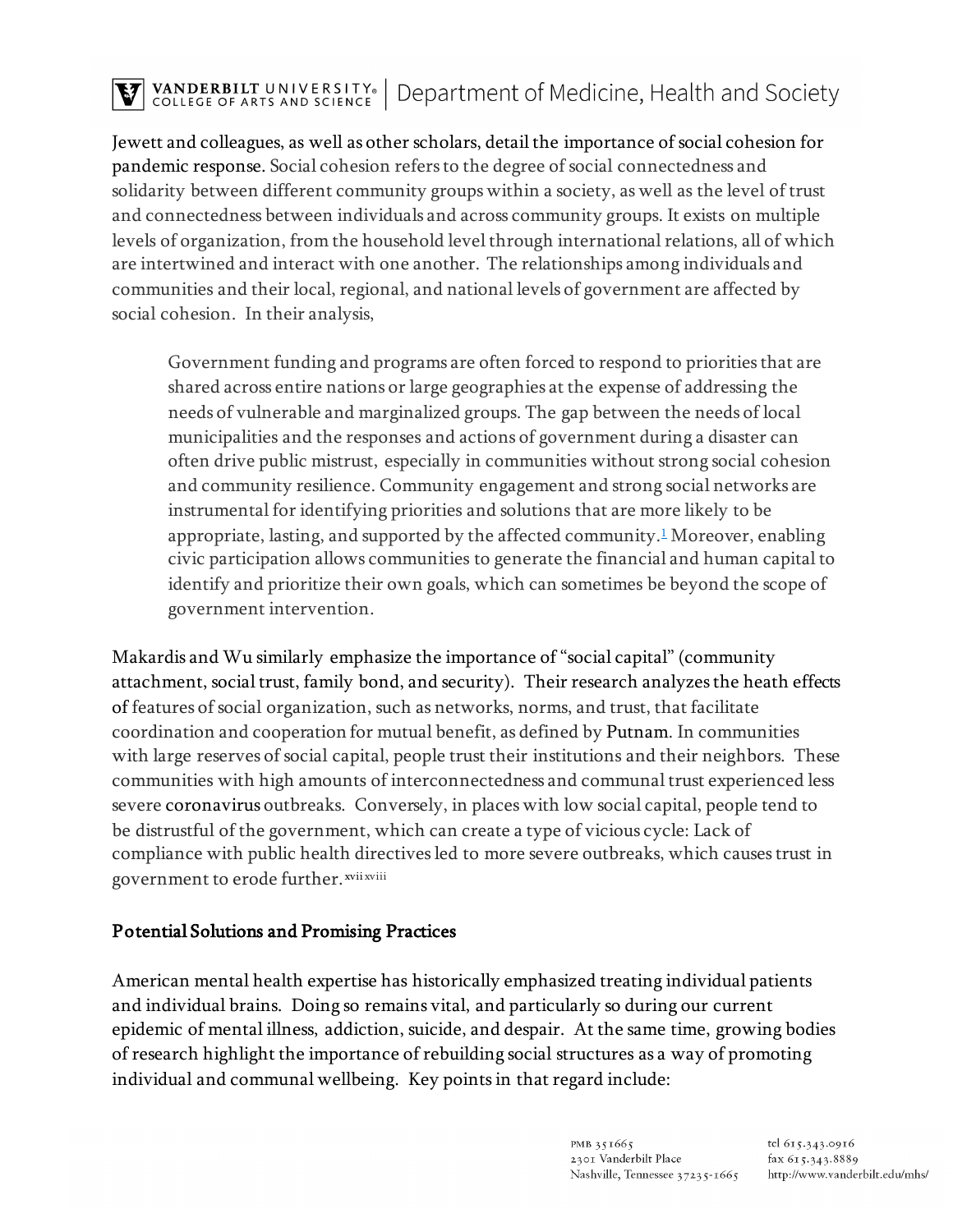$\overline{\mathbf{V}}$  vanderbilt university. Department of Medicine, Health and Society

1. Address polarization as a national health crisis. The American political system is often a zero-sum, winner-take-all proposition. Yet the growing bodies of research like that cited above, and much more not cited here, suggests that divisiveness itself is a vector that weakens our nation in moments of crisis. What can we do to promote common cause? How can eminent bodies like Congress change the algorithms and structures that foment divisiveness and replace them with structures that model unity and value cooperation over competition? How are rising rates of mental illness also a collective crisis that demands a collective response? How can we reach across the many divisive aisles of everyday life?

2. Hold a national referendum on mental illness and mental health that models and promotes social cohesion. How can we build trust in one another and in our institutions? A number of groups currently address polarization itself as an urgent threat to American mental and national health. As one example, Tennessee-based Millions of Conversations brings Americans together "to transcend critical divides" and promote "public space where all Americans experience a productive sense of belonging." [xix](#page-9-17) In a moment of profound division, we must ask, how can we listen to one another? Can we promote trusted sources of health information? Where are the forums where we can disagree without pathologizing one another? These questions seem almost impossible to address—but it was not always so. In the present day United States, we've developed expert methods for expressing (and monetizing) discord, but have few processes for safely disagreeing with one another in productive ways. Make mental health a site of common cause.

3. Build structures and infrastructures that connect people and communities and address disparities. Much attention goes toward repairing America's roads, bridges, and aqueducts, and rightly so. But in the urgency of fixing physical structures we sometimes lose the larger picture of what roads and bridges *do*—namely, connect people and communities. Investment in infrastructure builds social capital and cohesion in lasting ways. We need to think about/plan infrastructure in terms of its social functions in addition to its material ones.

Healthcare infrastructure is a key example. Beyond hospitals, clinics, or coverage networks, research repeatedly shows that healthcare coverage promotes social cohesion. Key findings from this research by McKay, Timmermans, Sohn, and others:

- Inclusive healthcare policies, systems, and infrastructure matter for more than just the individuals who get health coverage. Inclusive healthcare promotes feelings of belonging, social/civic engagement, and health in communities.
- Lack of access to healthcare exacerbates social and economic inequality in communities
- Social and economic inequality in communities and neighborhoods erodes trust and civic engagement and contributes to population health inequalities.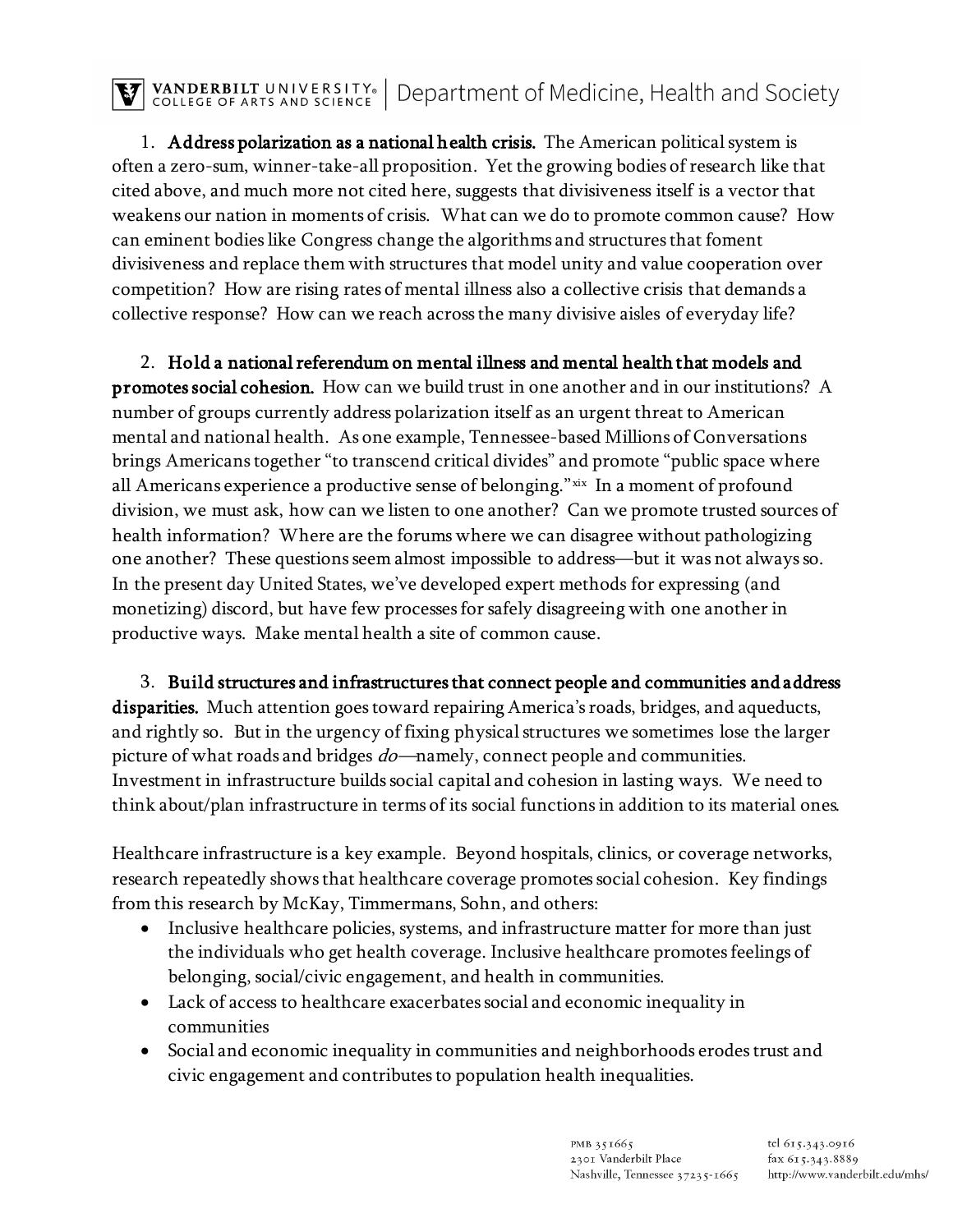### $\overline{\mathbf{V}}$  vanderbilt university. Department of Medicine, Health and Society

• Changes in levels of insurance in a neighborhood are directly linked to changes in feelings of belong, trust, and civic participation: When marginalized and excluded populations are explicitly included in healthcare policies and infrastructure development, belonging, trust, collaboration, and engagement increase.

For instance, Sohn and Timmermans show how states that expanded Medicaid saw more civic engagement (measured as volunteerism) in the immediate years following passage of  $ACA.$ <sup>[xx](#page-9-18)</sup> Conversely, McKay and colleagues show how individuals living in communities with higher levels of uninsurance report lower social cohesion net of other individual and neighborhood factors. In their analysis, uninsurance carries "social consequences" in addition to health ones. [xxi](#page-9-19)

4. Promote Structural Competency. This term, developed by myself and Hansen  $\frac{1}{100}$ , the topic, xxiii promotes awareness of ways that symptoms of mental and physical illness, as well as stigma against these illnesses, and shaped by larger upstream economic and political conditions. We theorize a five-step conceptual model meant to promote awareness of forces that influence health outcomes at levels above individual interactions. As we write in our seminal paper on

• We define structural competency as the trained ability to discern how a host of issues defined clinically as symptoms, attitudes, or diseases (e.g., depression, hypertension, obesity, smoking, medication "non-compliance," trauma, psychosis) also represent the downstream implications of a number of upstream decisions about such matters as health care and food delivery systems, zoning laws, urban and rural infrastructures, medicalization, or even about the very definitions of illness and health….

Promoting awareness of structural forces serves as a first step toward promoting recognition of the web of interpersonal networks, environmental factors and political/socioeconomic forces that surround clinical encounters and of better understanding the conversations that take place there within.

In the years since the 2014 publication of this paper, Structural Competency has become the foundation for a number of interventions broadly relevant to the topics we address today. [xxiv](#page-9-21)

For instance, in a 2020 paper joined by Maybank and De Maio of the American Medical Association, "Responding to the COVID-19 Pandemic: The Need for a Structurally Competent Health Care System," we detail four domains of intervention emerge from a structural competency analysis[xxv](#page-9-22)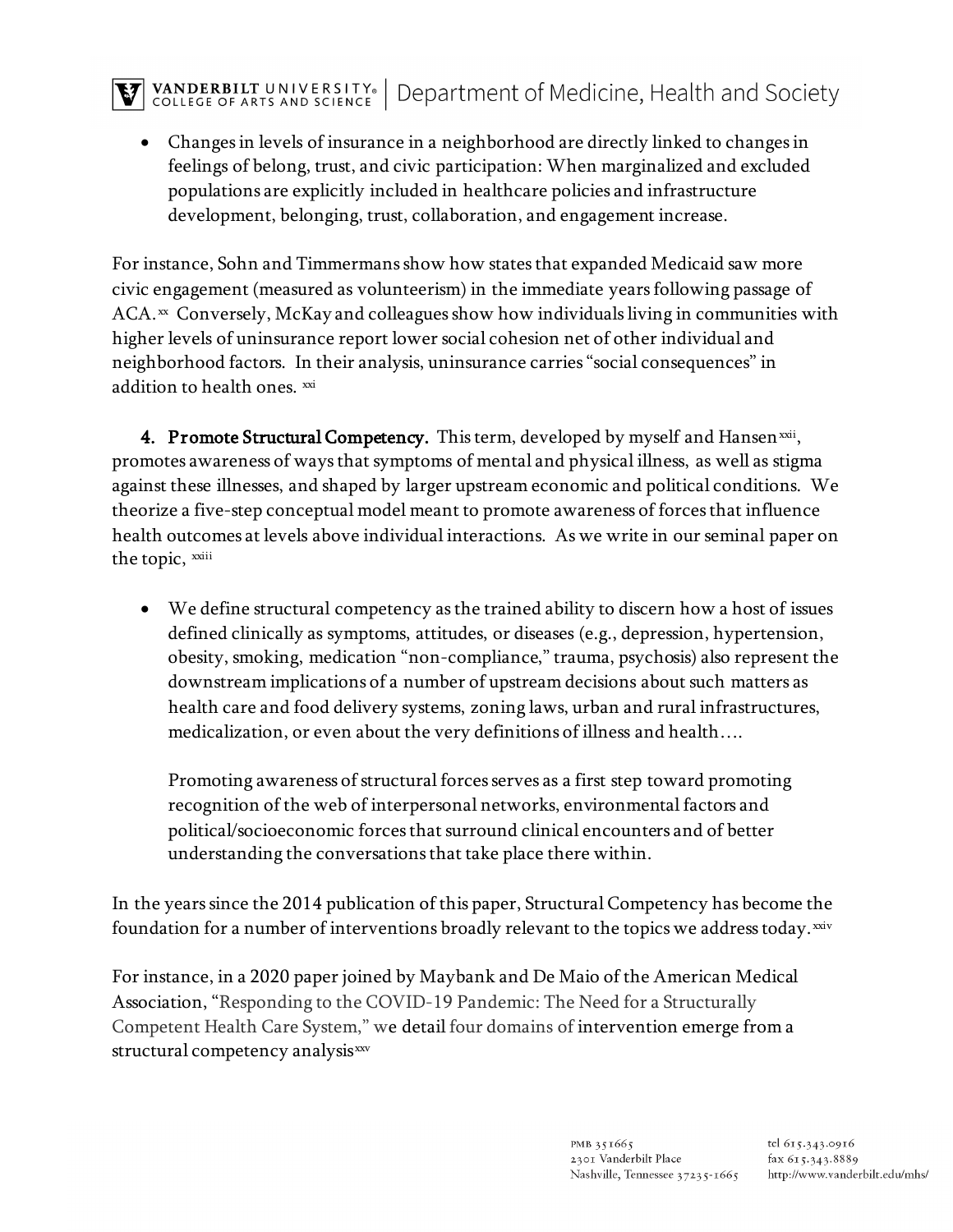### TRANDERBILT UNIVERSITY. Department of Medicine, Health and Society

- Promote Truth and Reconciliation. The US health care system needs to form farranging commissions that take full account of the systems exposed and strained by the pandemic and that show why, despite heroic efforts by clinicians, those systems failed people and communities in their time of greatest need. A national "structural vulnerability" analysis, based on a framework that operationalizes the negative health outcomes imposed by poverty, inequality, racism, and discrimination, could highlight weakened structures that contribute to devastating outcomes in vulnerable population[s.9](https://jamanetwork.com/journals/jama/fullarticle/2767027#jvp200117r9) The analysis should also consider the full breadth of communities made vulnerable by inadequate infrastructures and policies, from first responders endangered by inadequate production and supply chains for personal protective equipment or coronavirus tests, to rural communities put at higher risk of medical bankruptcies…Such analysis also needs to include self-reflection regarding the structural disparities created and sustained by the US health care system.
- Reimagine Infrastructure: The US health care system needs to build more structurally competent community health centers and hospitals that address patients' social needs in addition to their medical ones. Such rethinking has long been part of medical attempts to address inequities, from Geiger's Mississippi clinics that wrote prescriptions for food in the 1960s, to numerous community health centers around the US, and Health Leads, which provides access to essential resources alongside medical care today. Such efforts need to be built out systemwide, substantially expanded in collaboration with communities, and funded and reimbursed through vast new public-private partnerships that can support a diverse array of potential commitments and collaborations. Structurally competent health centers could, for instance, ensure internet access (for expanded telemedicine), provide food and housing assistance (in cases of food or housing insecurity), deliver resources (protective equipment), and create new medical-financial-legal partnerships (helping people with rental issues, labor concerns, immigration). Ongoing, community- and meta-level assessment could then coordinate and evaluate services, track potential overlap, and innovate and develop future partnerships.
- Democratize Information. It is essential that the US health care system build and sustain robust channels of communication with affected communities, ultimately valuing community-level intelligence to inform health system strategies for emergency preparedness and response. Doing so means markedly expanding the public voice of the medical and health care professions more broadly, such as by partnering with media, social media, and other platforms and with communities to co-create health messaging and response strategies that are antiracist, relevant, and rooted in science. Such platforms could promote structurally competent information about systemic inequities and ways to mobilize responses to them. These networks

PMB 351665 2301 Vanderbilt Place Nashville, Tennessee 37235-1665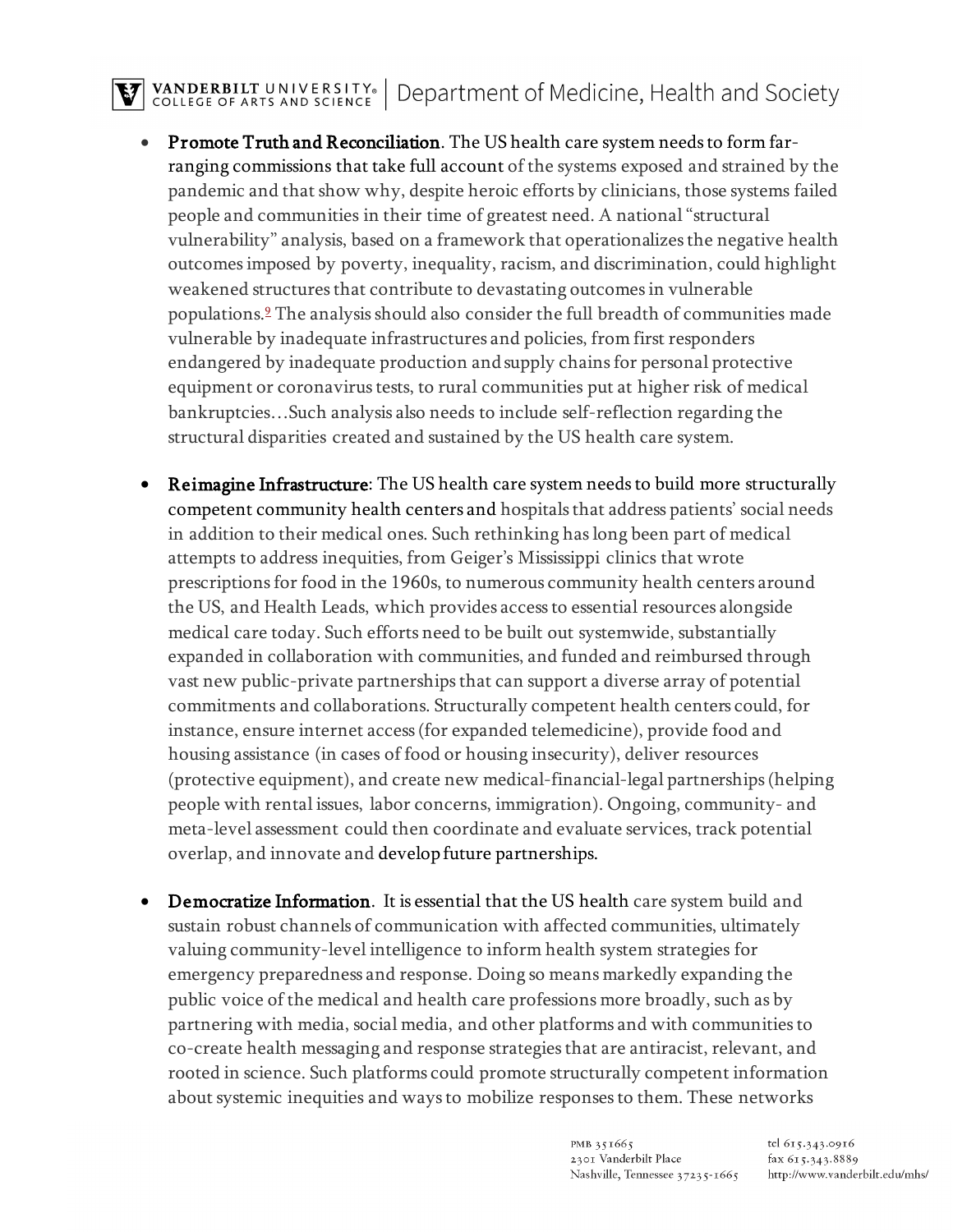also could provide powerful channels to help counteract the misinformation and extremism that have been promulgated on social media during the pandemic.

• Educate. The US health care system needs a new, structurally competent Flexner Report, a new Hippocratic Oath, and a new set of board examinations. Health equity could be promoted by educating physicians about social inequality, training more clinicians to consider and treat the upstream structural, social, and environmental conditions that often underlie disease. This also means training a workforce of public health–qualified clinicians who understand the social, structural, and political basis of disease, and embrace joining medical care with public health in ways that facilitate system redesign that aligns the two fields instead of segregates them.

Clark applies a somewhat similar framework to address upstream risk of gun violence and suicide among LGBTQ populations generally. [xxvi](#page-9-23) And our group at Vanderbilt published an spec[i](#page-9-24)fically calls for, xxvii analysis, "Structural competency and the future of firearm research," which develops a structural framework around research into US gun violence and addresses the risks, traumas, meanings, and consequences that firearms represent for all communities—and highlights the importance of a renewed focus on mental health and safety for communities of color. Speaking of the risks of gun suicide and partner violence during the pandemic, the paper

• …sustained collaborations between researchers, victims, survivors, communities, funders, politicians, and others. Indeed, the pandemic exposed the almost complete absence of trusted voices that…warned credibly of the dangers of growing numbers of guns kept in homes where, for instance, children were home-schooled. Mental health experts can develop better messaging through partnerships with faith and community organizations, technology platforms, and services that reach at-risk individuals. Mental health knowledge about the co-morbidity of conditions that preempt both inter- and intra-personal firearm violence might be adapted by social media companies, first responders, employment boards, or delivery services.

#### Conclusions:

As a psychiatrist and a sociologist, I see America's mental health crisis jointly as a series of individual level tragedies that urgently need to be addressed, and as a challenge to our nation to reimagine and build anew the structural fault lines that rising rates of depression, addiction, and suicide expose. The pandemic, and our national reckoning with racism and inequity, have thrown into stark relief the need for structures that promote social capital and